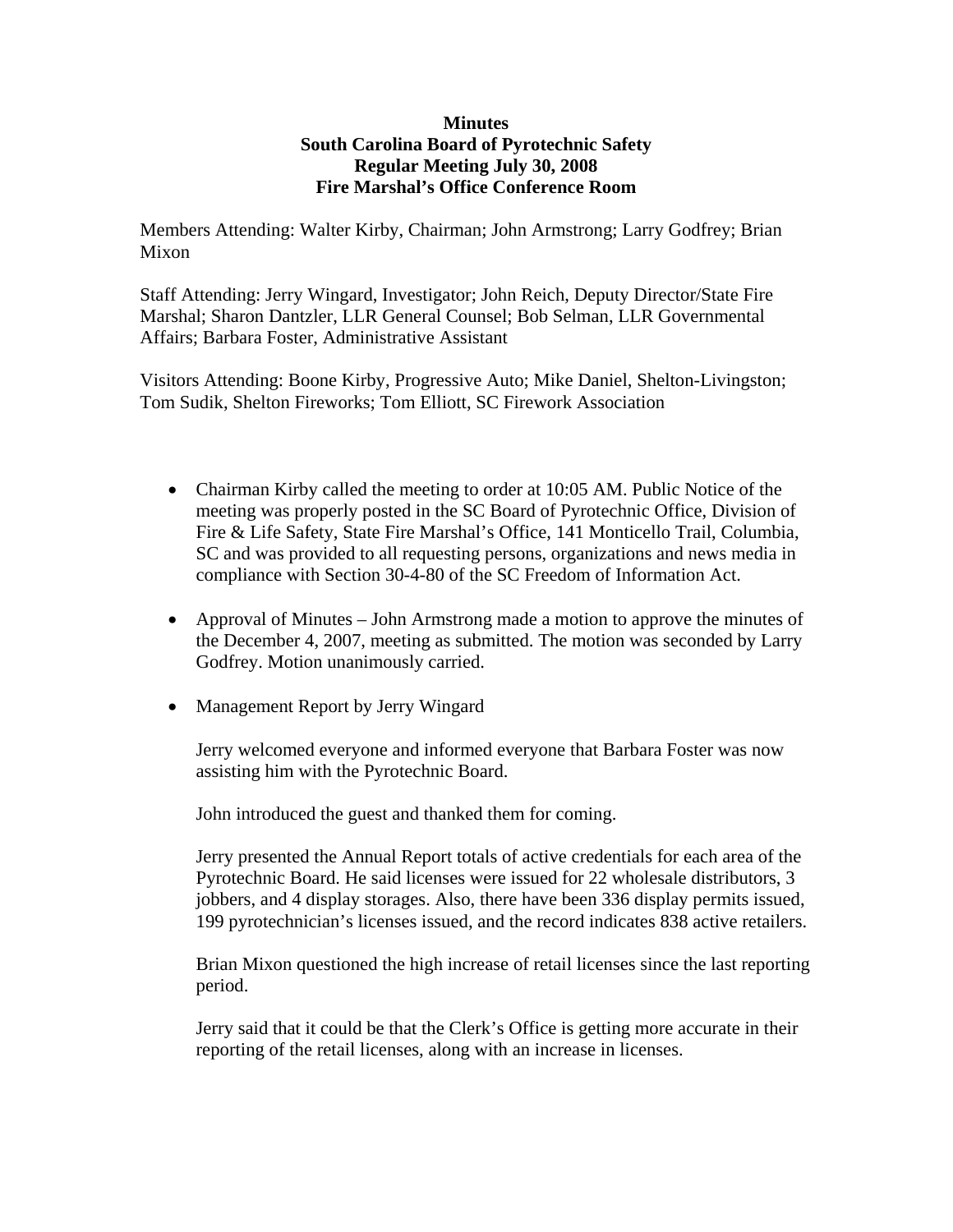John asked Jerry to explain the procedure of reporting retail licenses to the Pyrotechnic Board.

Jerry proceeded to explain the process of reporting the Annual Retail License to sell fireworks. Jerry said that inspections are done by the sheriff's office or fire department and a copy of the inspection then goes to the Clerk of Court's office where the Annual Retail License to Sell Fireworks is issued. The Clerk of Court's office forwards the State Fire Marshal's Office a copy of the permit which is recorded. Jerry also said that he carries inspection forms with him when he is in the field which allows him to distribute them to inspection officers when needed, or refers them to the State Fire Marshal's office.

Jerry informed the Board of the success of the Southeastern Fire School on March 7-9, 2008. He said the school consisted of 27 students and was hosted by Mike Solomon of Fireworks Over America, Brian Mixon of the Pyrotechnic Board and TNT Fireworks, Ellen Estes of CPSC and Jerry Wingard. Responses to the event were overwhelmingly positive.

Jerry informed the Board that the first group of test for NFPA 1124 was performed at the Southwestern Research Facility in San Antonio Texas on December 19, 2007. He told them that he was one of 24 people speaking at the NFPA Standards Council Hearing on Consumer Fireworks on June 2, 2008. He was selected because of his participation in the test that had been performed to date and his seat on the AFSL Standards Committee. Jerry also told the Board that he, along with John Reich, responded by letter to maintain the scope of Chapter 7. They were assisted by Sharon Dantzler in this matter.

Jerry informed the Board of his attendance at the AFSL Standards Committee meeting in May, 2008, where items were evaluated for testing approval. He said the majority of the time was spent developing a test vessel to measure break charges in reloadable shells. Jerry told the Board that the next committee meeting will be on August 14-16 of 2008 and Dr. John Conkling will submit his results on testing different grades of black powder and he, Jerry, will be submitting a new standard for reloadable fountains.

• Investigative Report by Jerry Wingard

Jerry stated the number of inspections for this period was 265. There were 8 investigations.

Jerry stated that due to the increase in fuel prices, several display companies near the coast added new storage magazines for explosives. Jerry stated that Hard Rock Amusement Park in Myrtle Beach is one of the large fireworks venues in the state with an addition of several new magazines, numerous display permits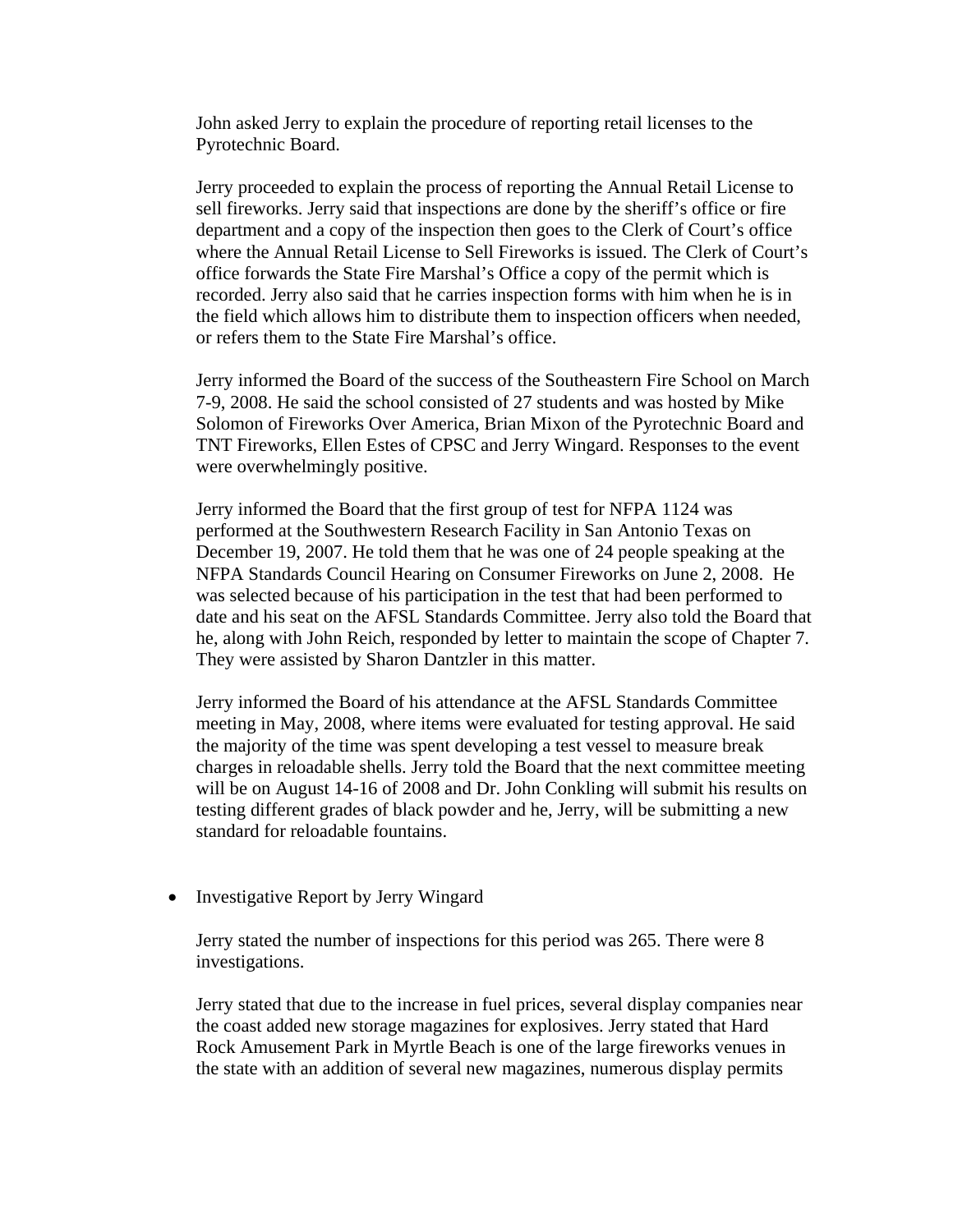and operator permits. Jerry told the Board that Hard Rock Park had type 2 magazines which are the maximum storage available.

Jerry informed the Board that the Consent Form from Alan Fore' was signed by Board Chairman Walter Kirby on April 9, 2008.

Jerry informed the Board of complaints received from the past New Year and the Fourth of July, 2008. He told them that complaints included tents, no tie downs, drop cords, tires left on stands, under-aged sales people, complaints of not being able to get inspected or being told no one was at work that does inspections, fireworks outside of stands, owners operating without a license and discrepancies in different counties on inspection requirements.

Jerry informed the Board of the continuous inquiries of whether or not Public Fireworks Display permits were required. He states that all public firework displays, whether they use 1.4g fireworks or 1.3g fireworks, must have a permit.

John told the Board that several inquiries came from Relays for Life questioning the need for a permit. He also emphasized that if there is an audience, the Public Display permit is required.

Jerry informed the Board of the need for a Complaint form to keep a record of what is reported, and also as an aid in facilitating actions taken. He said that the majority of our Boards uses a complaint form for recording purposes and that the Pyrotechnic Board should be consistent with the other Boards. Jerry presented a copy of the Complaint form that he will use in the Board package and said that he has already used his first one.

Jerry informed the Board of an investigation of a complaint of a Fort Mill fireworks store where he found items that were not in compliance to South Carolina and federal regulations. Jerry said he discovered boxes of merchandise with labels written in Spanish or Chinese. He also seized fireworks averaging 20 grains  $= 1.33$  grams by law. These products contained 10 times the amount of powder allowed by law. The items were turned over to SLED.

• Unfinished Report

Jerry informed the Board that regulations submitted by the Board were presented to the House of Representatives, but problems were discovered at the Senate meeting and modifications to the regulations were needed. Jerry asked Sharon what were the dates for regulation proposals.